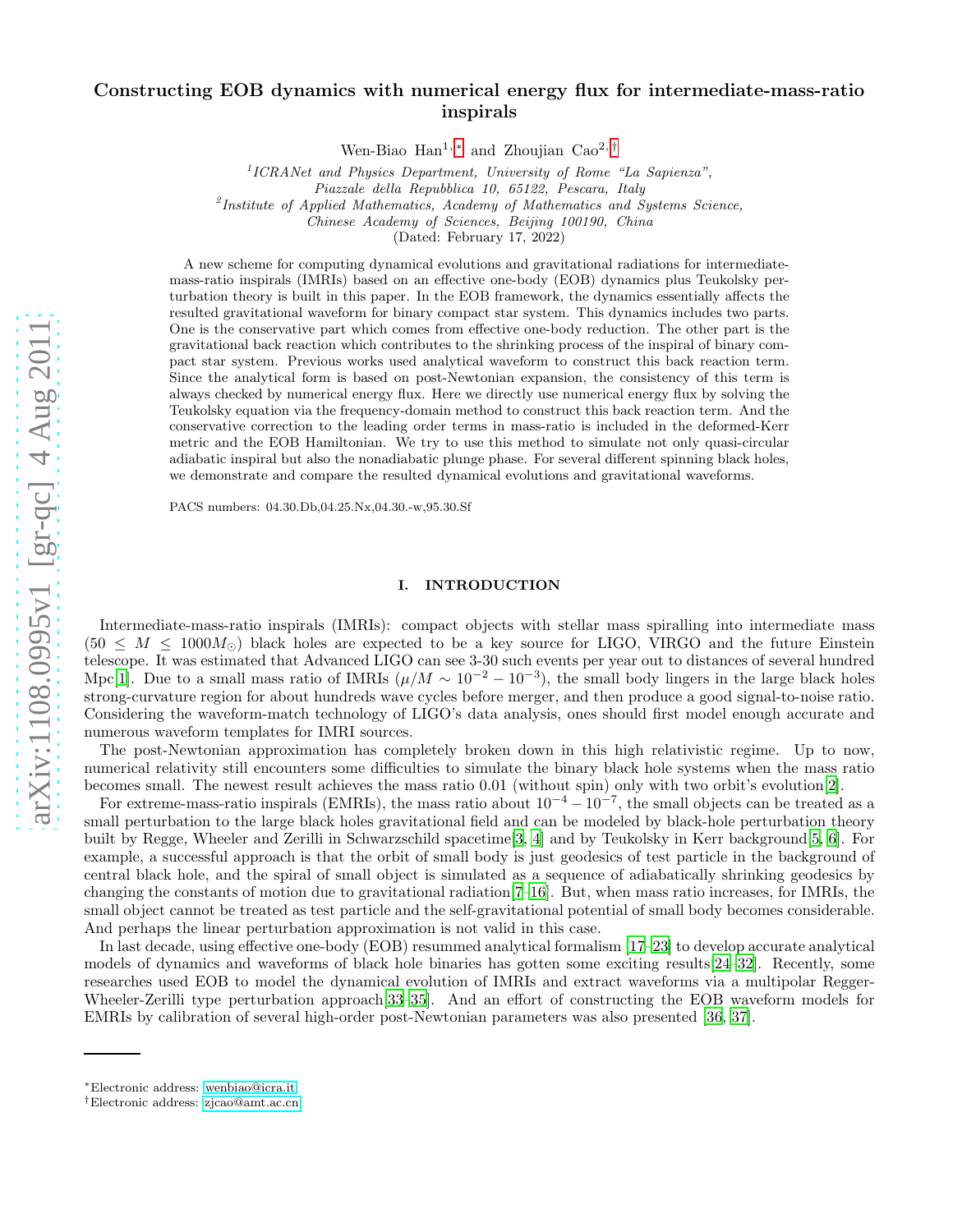The framework of effective one-body has two building blocks which are dynamics and the corresponding waveform. But the dynamics essentially affects the resulted gravitational waveform for binary compact star system. This dynamics includes two parts. One is the conservative part which comes from effective one-body reduction. The other part is the gravitational back reaction which contributes to the shrinking process of the inspiral of binary compact star system. Previous works used analytical waveform to construct this back reaction term. Since the analytical form is based on some assumptions, the consistency of this term is always checked by numerical energy flux. Differently we directly use numerical energy flux to construct this back reaction term in this work.

Considering that the perturbation method works well for intermediate mass ratio binaries[\[38,](#page-10-5) [39\]](#page-10-6), in this paper, we model the gravitational wave sources of IMRIs by combining the EOB frame with the Teukolsky perturbationbased energy fluxes. Thanks to the EOB theory, we treat the binary system by an effective particle mass  $\mu =$  $m_1m_2/(m_1 + m_2)$  and a deformed Kerr (or Schwarzschild if without spin) spacetime with mass  $M = m_1 + m_2$  where  $m_1$  is the mass of massive black holes and  $m_2$  the mass of small body. The gravitational energy fluxes and waveforms are calculated by solving the Teukolsky equation in frequency domain not by the EOB fluxes and waveforms, as well as the inspiral dynamics is computed not following the adiabatic approximation but by the EOB dynamics which was developed in Refs.[\[33](#page-10-1)[–35](#page-10-2)].

We must emphasize here that the scheme we used in this paper is different with the works by Yunes et al. which used the Teukolsky fluxes to calibrate EOB waveforms[\[36,](#page-10-3) [37\]](#page-10-4), and also different with the references [\[33](#page-10-1)[–35\]](#page-10-2) which use perturbation method to read the waveforms but not to radiation reaction. Our calculation covers both quasi-circular inspiral and nonadiabatic plunge without merger and ringdown stages. The results in this paper should be important for checking the EOB PN-expanded energy flux. With our method, one can obtain information for IMRIs which is not yet been accessible by full numerical relativity. Moreover, our method may be expanded to elliptic and even non-equatorial orbits. In the future works of this series, we will expand this calculation to solve Teukolsky equation in time domain and model the entire process of IMRIs including merger and ringdown.

This paper is organized as follows. In the next section, we introduce EOB Hamiltonian and dynamics briefly. Then we describe our numerical technologies used in solving the Teukolsky equation to obtain fluxes and waveforms. In Sec. IV we present our calculation results for several IMRI cases. Finally, conclusion and discussion of this work are given in the last section.

We use units  $G = c = 1$  and the metric signature  $(-, +, +, +)$ . Distance and time are measured by the effective Kerr black-hole mass M.

### II. EOB HAMILTON WITH DEFORMED KERR BACKGROUND

The well-known EOB formalism was first introduced by Buonanno and Damour about ten years ago to model comparable-mass black hole binaries[\[17](#page-9-8), [18\]](#page-9-11), and was also applied in small mass-ratio systems[\[33](#page-10-1)[–35](#page-10-2), [40\]](#page-10-7). Here we assume an IMRI system with central Kerr black hole  $m_1$  and inspiralling object  $m_2$  which is restricted on the equatorial plane of  $m_1$ , total mass  $M = m_1 + m_2$ , reduced mass  $\mu = m_1 m_2 / M$  and symmetric mass ratio  $\nu = \mu / M$ . Here we don't consider the spin of the small object. Then the deformed Kerr metric takes the form [\[32\]](#page-10-0)

$$
g^{tt} = -\frac{\Lambda_t}{\Delta_t \Sigma},\tag{1}
$$

$$
g^{rr} = \frac{\Delta_r}{\Sigma},\tag{2}
$$

$$
g^{\theta\theta} = \frac{1}{\Sigma},\tag{3}
$$

$$
g^{\phi\phi} = \frac{1}{\Lambda_t} \left( -\frac{\tilde{\omega}_{fd}^2}{\Delta_t \Sigma} + \frac{\Sigma}{\sin^2 \theta} \right),\tag{4}
$$

$$
g^{t\phi} = -\frac{\widetilde{\omega}_{fd}}{\Delta_t \Sigma},\tag{5}
$$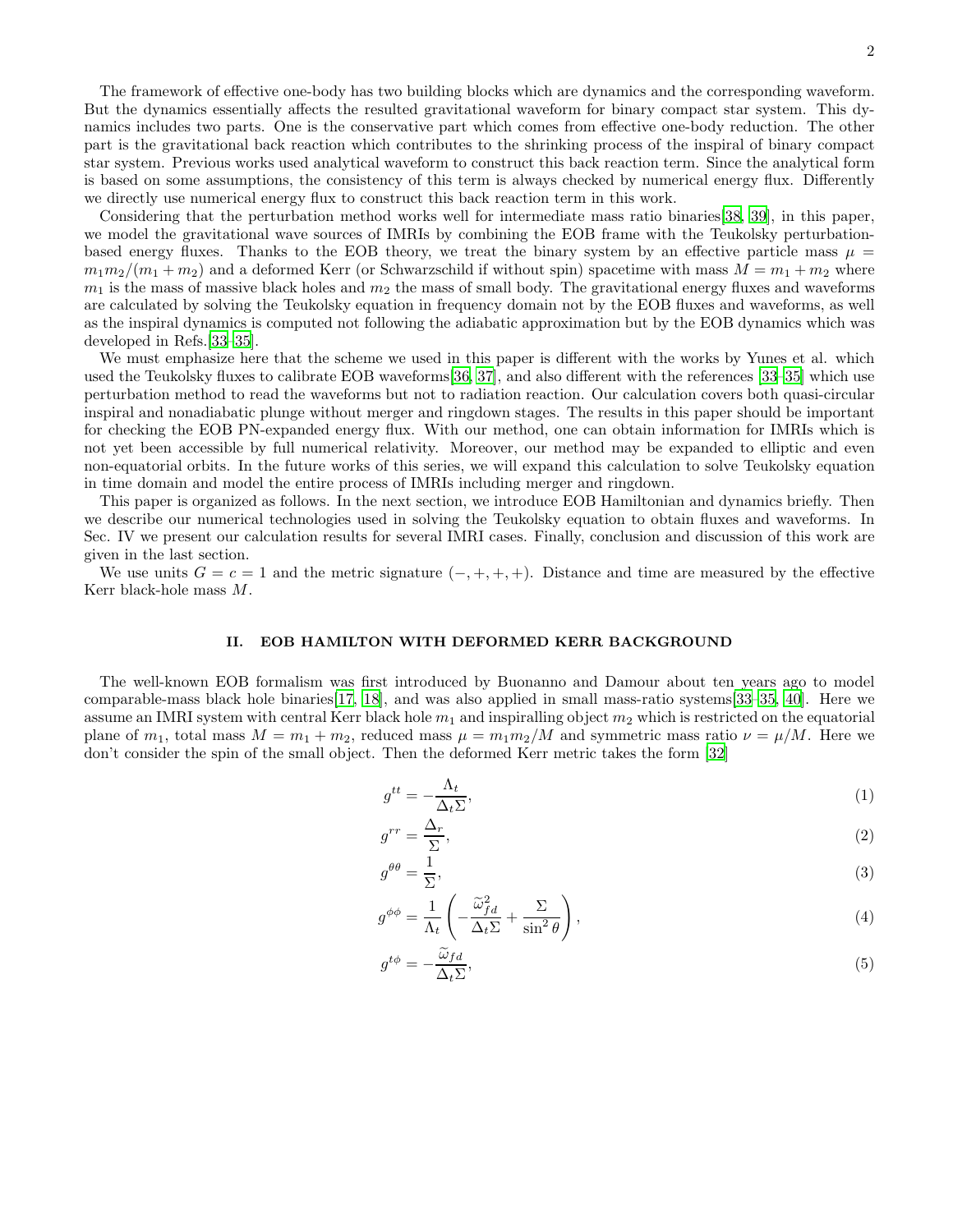where

$$
\Sigma = r^2 + a^2 \cos^2 \theta,\tag{6}
$$

$$
\Delta_t = r^2 [A(u) + \frac{a^2}{M^2} u^2],\tag{7}
$$

$$
\Delta_r = \Delta_t D^{-1}(u),\tag{8}
$$

$$
\Lambda_t = (r^2 + M^2 a^2)^2 - M^2 a^2 \Delta_t,\tag{9}
$$

$$
\widetilde{\omega}_{fd} = 2Mar + \omega_1^{fd} \nu \frac{aM^3}{r} + \omega_2^{fd} \nu \frac{Ma^3}{r},\tag{10}
$$

where  $u = M/r$  and

$$
A(u) = 1 - 2u + 2\nu u^3 + \nu \left(\frac{94}{3} - \frac{41}{32}\pi^2\right)u^4,\tag{11}
$$

$$
D^{-1}(u) = 1 + \log[1 + 6\nu u^2 + 2(26 - 3\nu)\nu u^3].
$$
\n(12)

Note that a is the so-called deformed-Kerr spin parameter, which is not exactly equal to the spin parameter of Kerr black hole itself. The values of  $\omega_1^{fd}$  and  $\omega_2^{fd}$  given by a preliminary comparison of EOB model with numerical relativity results are about -10 and 20 respectively  $[41, 42]$  $[41, 42]$ .

The EOB Hamiltonian takes the form

$$
H_{\rm EOB} = M\sqrt{1 + 2\nu(H_{\rm eff}/\mu - 1)}.
$$
\n(13)

The effective Hamiltonian  $H_{\text{eff}}$  in this paper is just the Hamiltonian of a nonspinning (NS) particle in the deformed-Kerr metric

$$
H_{\rm NS} = \beta^i p_i + \alpha \sqrt{\mu^2 + \gamma^{ij} p_i p_j},\tag{14}
$$

and

<span id="page-2-0"></span>
$$
\alpha = \frac{1}{\sqrt{-g^{tt}}},\tag{15}
$$

$$
\beta^i = \frac{g^{ti}}{g^{tt}},\tag{16}
$$

$$
\gamma^{ij} = g^{ij} - \frac{g^{ti}g^{tj}}{g^{tt}}.\tag{17}
$$

With all of this, the effective Hamiltonian[\(14\)](#page-2-0) can be written as

$$
H_{\rm NS} = p_{\phi} \frac{\tilde{\omega}_{fd}}{\Lambda_t} + \left(\frac{\Delta_t \Sigma}{\Lambda_t}\right)^{1/2} \sqrt{\mu^2 + \frac{\Sigma}{\Lambda_t \sin^2 \theta} p_{\phi}^2 + \frac{\Delta_r}{\Sigma} p_r^2}.
$$
 (18)

The EOB dynamical evolution equations under radiation reaction can be given as

<span id="page-2-2"></span>
$$
\dot{r} = \frac{\Delta_t \Delta_r p_r}{H_{\rm EOB} H_r \Lambda_t},\tag{19}
$$

<span id="page-2-3"></span>
$$
\dot{\phi} = \frac{\Delta_t \Sigma^2}{\Lambda_t^2} \frac{p_\phi}{H_{\rm EOB} H_r} \equiv \Omega_\phi,\tag{20}
$$

$$
\dot{p_r} = (\partial H_{\rm NS}/\partial r)/H_{\rm EOB},\tag{21}
$$

$$
\dot{p}_{\phi} = \hat{\mathcal{F}}_{\phi},\tag{22}
$$

where  $H_r = H_{\text{NS}} - p_{\phi} \frac{\tilde{\omega}_{fd}}{\Lambda_t}$  $\hat{\mathcal{L}}_{\Lambda_t}$ .  $\hat{\mathcal{F}}_{\phi}$  (of order  $O(\nu)$ ) represents the non conservative radiation reaction force. Following the expression given in [\[34,](#page-10-10) [35,](#page-10-2) [43\]](#page-10-11), we have

<span id="page-2-1"></span>
$$
\hat{\mathcal{F}}_{\phi} \equiv -\frac{32}{5} \nu \Omega^5 r^4 \hat{f}_{\text{DIN}},\tag{23}
$$

where  $\hat{f}_{\text{DIN}} = F^{l_{\text{max}}}/F_{\text{Newt}}$  is the Newton normalized energy flux up to multipolar order  $l_{\text{max}}$ . In the EOB framework,  $F^{l_{\text{max}}}$  is given by "improved resummation" technique of Ref.[\[43\]](#page-10-11) for a nonspinning binary and Ref.[\[23](#page-9-9)] for a spinning one. In this paper, we use energy flux calculated by the Teukolsky perturbation theory instead of EOB energy flux in Eq.[\(22\)](#page-2-1). As discussed in Ref.[\[34](#page-10-10)], the EOB dynamical equations [\(19](#page-2-2)[-22\)](#page-2-1) do not make any adiabatic approximation which is extensively used to model EMRIs by solving Teukolsky equation [\[10](#page-9-12)[–14\]](#page-9-13).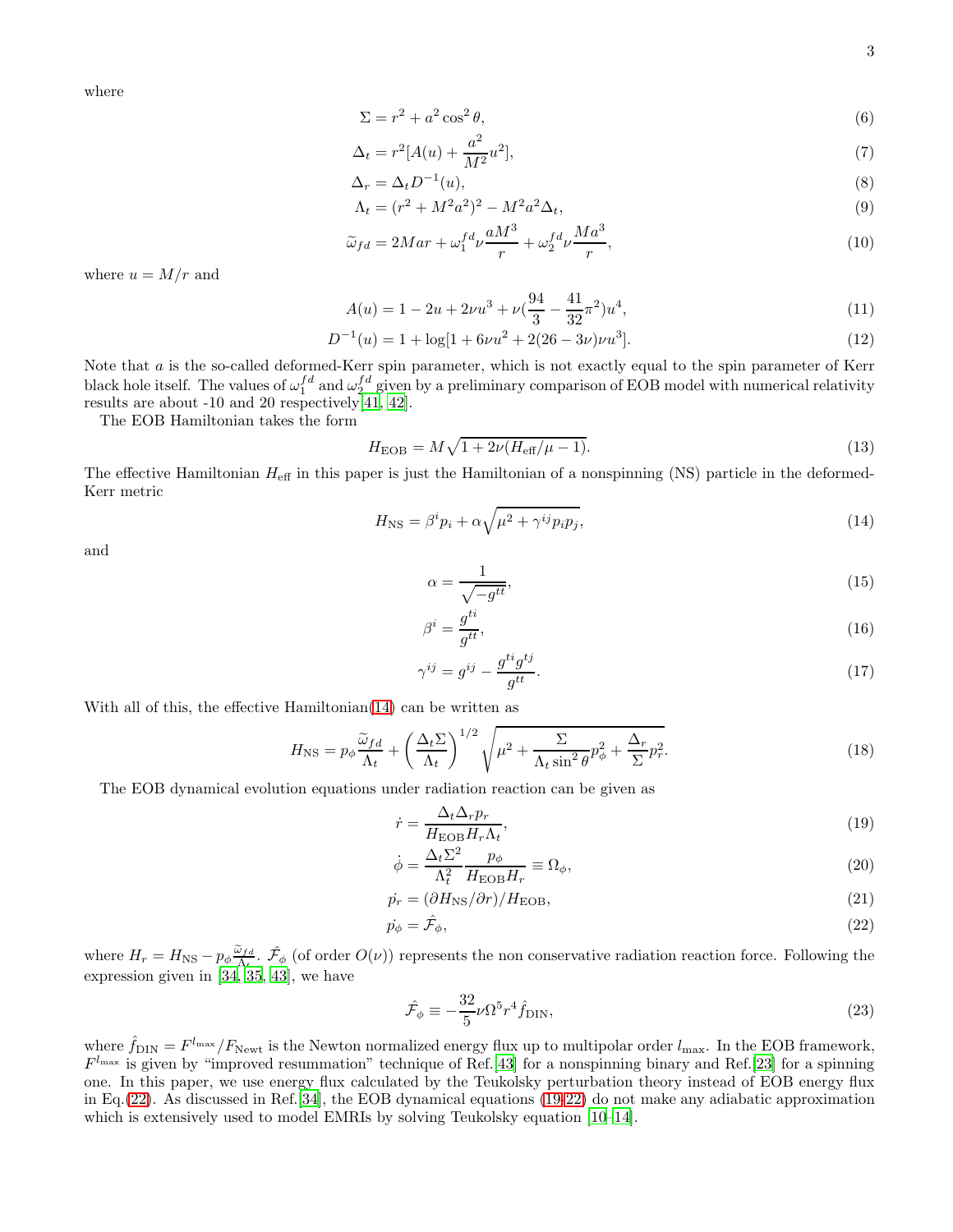## III. TEUKOLSKY EQUATION AND NUMERICAL CALCULATION

#### A. The Teukolsky equation

The Teukolsky formalism considers perturbation on the Weyl curvature scale  $\psi_4$  instead of metric perturbation like the Regge-Wheeler-Zerilli equations. For Schwarzschild black holes these two formalisms are equivalent, but Teukolsky formalism facilitates us to study super-massive spinning black hole. Different to time domain method in [\[33](#page-10-1)[–35\]](#page-10-2), we decompose  $\psi_4$  in the frequency domain [\[5\]](#page-9-4),

$$
\psi_4 = \rho^4 \int_{-\infty}^{+\infty} d\omega \sum_{lm} R_{lm\omega}(r) \;_{-2} S_{lm}^{a\omega}(\theta) e^{im\phi} e^{-i\omega t}, \tag{24}
$$

where  $\rho = -1/(r - i a \cos \theta)$ . The function  $R_{lm\omega}(r)$  satisfies the radial Teukolsky equation

$$
\Delta^2 \frac{d}{dr} \left( \frac{1}{\Delta} \frac{dR_{lm\omega}}{dr} \right) - V(r) R_{lm\omega} = -\mathcal{F}_{lm\omega}(r),\tag{25}
$$

where  $\mathscr{T}_{lm\omega}(r)$  is the source term, and the potential is

<span id="page-3-2"></span><span id="page-3-1"></span><span id="page-3-0"></span>
$$
V(r) = -\frac{K^2 + 4i(r - M)K}{\Delta} + 8i\omega r + \lambda,
$$
\n(26)

where  $K = (r^2 + a^2)\omega - ma$ ,  $\lambda = E_{lm} + a^2\omega^2 - 2amw - 2$ . The spin-weighted angular function  ${}_{-2}S_{lm}^{a\omega}(\theta)$  obeys the following equation,

$$
\frac{1}{\sin\theta} \frac{d}{d\theta} \left( \sin\theta \frac{d - 2S_{lm}^{a\omega}}{d\theta} \right) + \left[ (a\omega)^2 \cos^2\theta + 4a\omega \cos\theta - \left( \frac{m^2 - 4m\cos\theta + 4}{\sin^2\theta} \right) + E_{lm} \right] - 2S_{lm}^{a\omega} = 0. \tag{27}
$$

The radial Teukolsky Eq.[\(25\)](#page-3-0) has the general solution

$$
R_{lm\omega}(r) = \frac{R_{lm\omega}^{\infty}(r)}{2i\omega B_{lm\omega}^{\text{in}}D_{lm\omega}^{\infty}} \int_{r_{+}}^{r} dr' \frac{R_{lm\omega}^{\text{H}}(r')\mathcal{I}_{lm\omega}(r')}{\Delta(r')^{2}} + \frac{R_{lm\omega}^{\text{H}}(r)}{2i\omega B_{lm\omega}^{\text{in}}D_{lm\omega}^{\infty}} \int_{r}^{\infty} dr' \frac{R_{lm\omega}^{\infty}(r')\mathcal{I}_{lm\omega}(r')}{\Delta(r')^{2}},\tag{28}
$$

where the  $R^{\infty}_{lm\omega}(r)$  and  $R^H_{lm\omega}(r)$  are two independent solutions of the homogeneous Teukolsky equation. They are chosen to be the purely ingoing wave at the horizon and purely outgoing wave at infinity, respectively,

$$
R_{lm\omega}^{\text{H}} = B_{lm\omega}^{\text{hole}} \Delta^2 e^{-ipr*}, \quad r \to r_{+}
$$
  
\n
$$
R_{lm\omega}^{\text{H}} = B_{lm\omega}^{\text{out}} r^3 e^{i\omega r*} + r^{-1} B_{lm\omega}^{\text{in}} r e^{-i\omega r*}, \quad r \to \infty;
$$
\n(29)

and

$$
R_{lm\omega}^{\infty} = D_{lm\omega}^{\text{out}} e^{ipr*} + \Delta^2 D_{lm\omega}^{\text{in}} r e^{-ipr*}, \quad r \to r_+
$$
  
\n
$$
R_{lm\omega}^{\infty} = r^3 D_{lm\omega}^{\infty} e^{-i\omega r*}, \quad r \to \infty,
$$
\n(30)

where  $k = \omega - ma/2Mr_+$  and  $r^*$  is the "tortoise coordinate". The solution [\(28\)](#page-3-1) must be purely ingoing at horizon and purely outgoing at infinity. That is,

$$
R_{lm\omega}(r \to \infty) = Z_{lm\omega}^{\text{H}} r^3 e^{i\omega r}, \tag{31}
$$

$$
R_{lm\omega}(r \to r_+) = Z_{lm\omega}^{\infty} \Delta^2 e^{-ipr*}.
$$
\n(32)

The complex amplitudes  $Z_{lm\omega}^{\rm H, \infty}$  are defined as

$$
Z_{lm\omega}^{\text{H}} = \frac{1}{2i\omega B_{lm\omega}^{\text{in}}} \int_{r_{+}}^{r} dr' \frac{R_{lm\omega}^{\text{H}}(r')\mathcal{I}_{lm\omega}(r')}{\Delta(r')^{2}},
$$
  
\n
$$
Z_{lm\omega}^{\infty} = \frac{B_{lm\omega}^{\text{hole}}}{2i\omega B_{lm\omega}^{\text{in}}} \int_{r_{-}}^{\infty} dr' \frac{R_{lm\omega}^{\infty}(r')\mathcal{I}_{lm\omega}(r')}{\Delta(r')^{2}}.
$$
\n(33)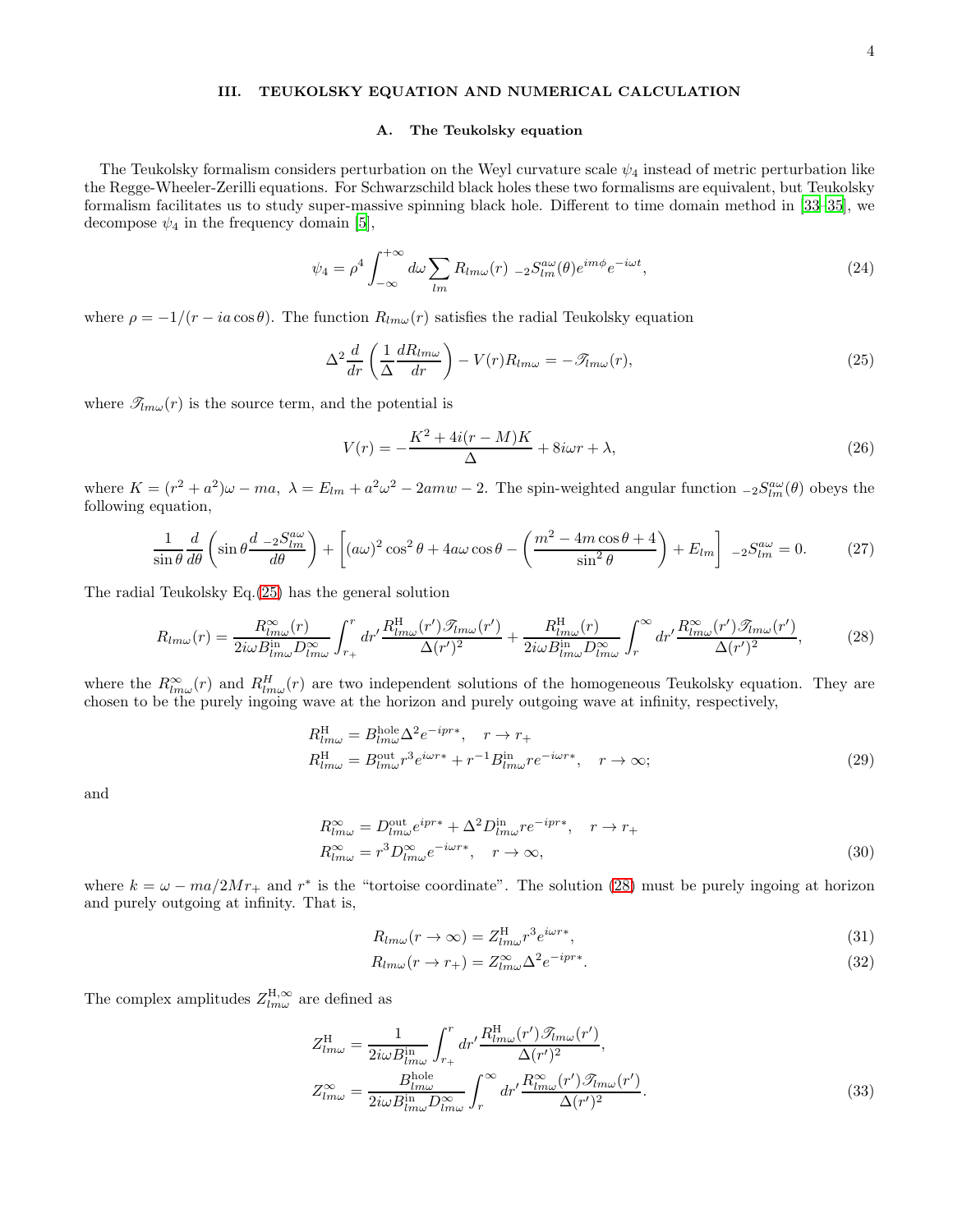The particle in this paper is in circular orbit on the equatorial plane, thus the particle's motion is described only as the harmonic of the frequency  $\Omega_{\phi}$  [\(20\)](#page-2-3). We define

<span id="page-4-3"></span>
$$
\omega_m = m\Omega_\phi. \tag{34}
$$

Then  $Z_{lm\omega}^{H,\infty}$  are decomposed as

$$
Z_{lm\omega}^{\text{H}} = Z_{lm}^{\text{H}} \delta(\omega - \omega_m),
$$
  
\n
$$
Z_{lm\omega}^{\text{m}} = Z_{lm}^{\infty} \delta(\omega - \omega_m).
$$
\n(35)

The amplitudes  $Z_{lm\omega}^{H,\infty}$  fully determine the energy fluxes of gravitational radiations,

$$
\dot{E}^{\infty, \mathcal{H}} = \sum_{lm\omega} \frac{|Z_{lm\omega}^{\mathcal{H}, \infty}|^2}{4\pi\omega_m^2},\tag{36}
$$

and the gravitational waveform:

$$
h_{+} - ih_{\times} = \frac{2}{r} \sum_{lm} \frac{Z_{lm\omega}^{\text{H}}}{\omega_m^2} S_{lm}^{a\omega_m}(\theta) e^{-i\omega_m t + im\phi}.
$$
\n(37)

In the next subsection, we briefly introduce the traditional numerical technique solving the Teukolsky equation by Sasaki-Nakamura translation[\[44](#page-10-12)]. And in Sec. III C, we introduce a new numerical method solving the Teukolsky equation by Fujita and Tagoshi[\[45,](#page-10-13) [46](#page-10-14)].

#### B. The Sasaki-Nakamura equation

As mentioned in the above subsections, in order to get  $Z_{lm}^{H,\infty}$ , we should integrate the homogenous version of Eq.[\(25\)](#page-3-0). But there is a difficulty when one numerically integrates  $Eq.(25)$  $Eq.(25)$  due to the long-range nature of the potential  $V(r)$  in [\(25\)](#page-3-0). In order to solve this problem, Sasaki and Nakamura developed the Sasaki-Nakamura function  $X(r)$ , governed by a short-ranged potential, to replace the Teukolsky function  $R(r)$  [\[44](#page-10-12)]. The Sasaki-Nakamura equation reads as

<span id="page-4-2"></span><span id="page-4-1"></span><span id="page-4-0"></span>
$$
\frac{d^2X_{lm\omega}}{dr^2} - F(r)\frac{dX_{lm\omega}}{dr^2} - U(r)X_{lm\omega} = 0.
$$
\n(38)

The functions  $F(r)$ ,  $U(r)$  can be found in Ref.[\[44](#page-10-12)]. The Sasaki-Nakamura equation also admits two asymptotic solutions,

$$
X_{lm\omega}^H = e^{-ipr*}, \quad r \to r_+,\tag{39}
$$

$$
X_{lm\omega}^H = A_{lm\omega}^{\text{out}} \bar{P}(r) e^{i\omega r*} + A_{lm\omega}^{\text{in}} P(r) e^{-i\omega r*}, \quad r \to \infty;
$$
\n(40)

and

$$
X_{lm\omega}^{\infty} = C_{lm\omega}^{\text{out}} \bar{P}(r) e^{ipr*} + C_{lm\omega}^{\text{in}} P(r) e^{-ipr*}, \quad r \to r_+, \tag{41}
$$

$$
X_{lm\omega}^{\infty} = \bar{P}(r)e^{-i\omega r*}, \quad r \to \infty,
$$
\n(42)

where  $P(r)$ ,  $\bar{P}(r)$  can be found in Refs.[\[47](#page-10-15), [48](#page-10-16)].

The solution of Eq.[\(38\)](#page-4-0) is transformed to the solution of the Teukolsky equation by

$$
R_{lm\omega}^{H,\infty} = \frac{1}{\eta} \left[ \left( \alpha + \frac{\beta_{,r}}{\Delta} \right) \frac{\Delta X_{lm\omega}^{H,\infty}}{\sqrt{r^2 + a^2}} - \frac{\beta}{\Delta} \frac{d}{dr} \frac{\Delta X_{lm\omega}^{H,\infty}}{\sqrt{r^2 + a^2}} \right]. \tag{43}
$$

The relations between the coefficients of the Sasaki-Nakamura function and the Teukolsky function are

$$
B_{lm\omega}^{\text{in}} = -\frac{A_{lm\omega}^{\text{in}}}{4\omega^2}, \ B_{lm\omega}^{\text{hole}} = \frac{1}{d_{lm\omega}}, \ D_{lm\omega}^{\infty} = -\frac{4\omega^2}{c_0},\tag{44}
$$

and the functions  $\alpha$ ,  $\beta$ ,  $\eta$ , and  $d_{lm\omega}$  are given explicitly in Ref.[\[44\]](#page-10-12) and in Appendix B of [\[10](#page-9-12)].

Our numerical scheme to integrate the Sasaki-Nakumura equation has been used in Ref.[\[49](#page-10-17)] for spinning test particle. The integrator we adopted is Runge-Kutta 7(8) and a variant of Richardson extrapolation is implemented to accurately compute the value of  $X_{lm}^{H,\infty}$  in Eqs.[\(39](#page-4-1)[-42\)](#page-4-2) approaching to infinity and horizon. The calculation of spin-weighted spheroidal harmonics in Eq.[\(27\)](#page-3-2) and more details can be founded in Ref.[\[10\]](#page-9-12).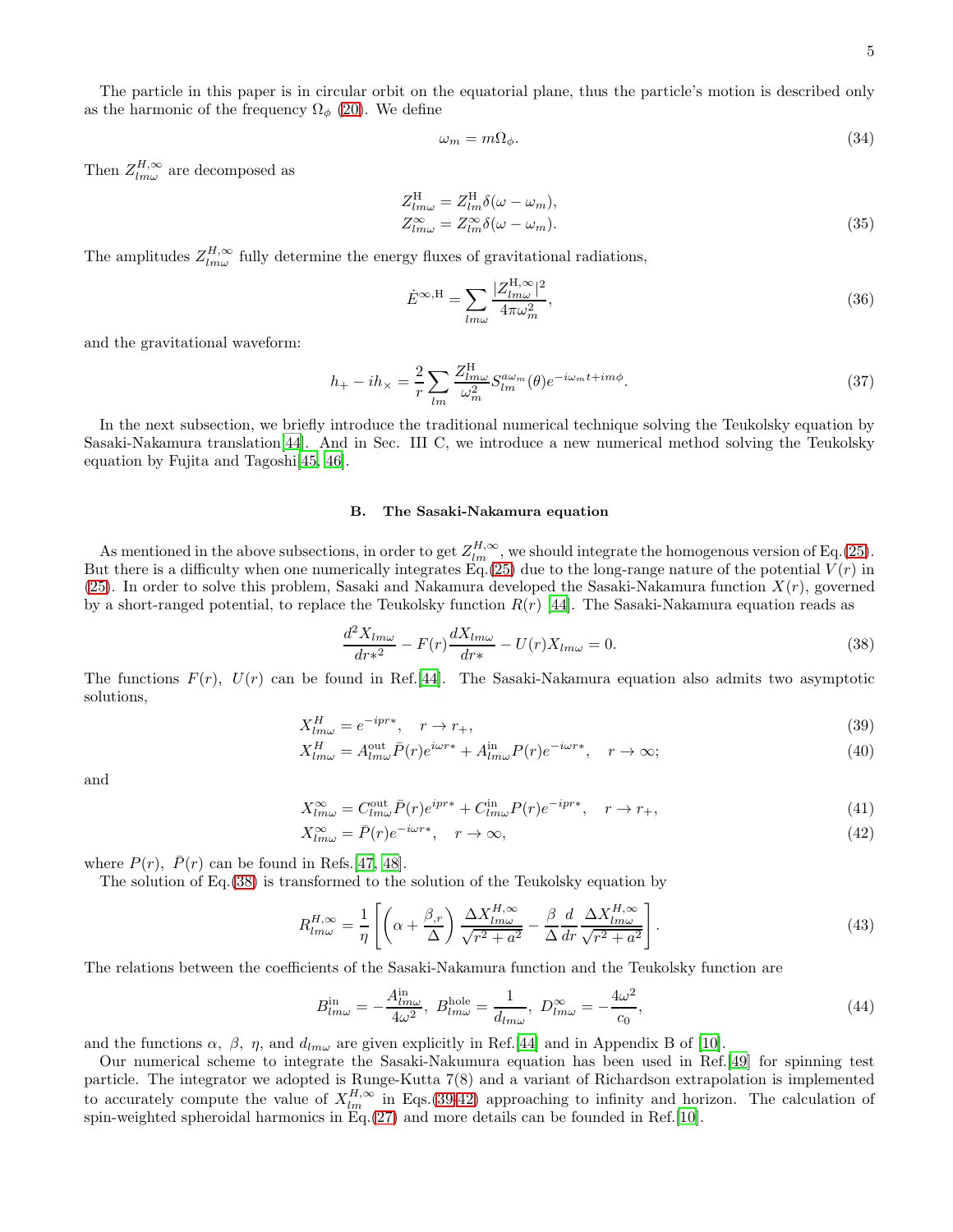<span id="page-5-0"></span>

6

TABLE I: The gravitational wave luminosity at infinity for  $r = 6M$  and  $a = 0.9$  (The data labeled "Ref.[\[45](#page-10-13)]" are kindly offered by Dr. Fujita).

<span id="page-5-2"></span>

| $l$  m      | Ref.[45]                                                                                  | This paper                                                                                                                       | Numerical integration Relative error |                        |
|-------------|-------------------------------------------------------------------------------------------|----------------------------------------------------------------------------------------------------------------------------------|--------------------------------------|------------------------|
|             |                                                                                           | 2 2 4.61839129214686 $\times 10^{-4}$ 4.61839129214674 $\times 10^{-4}$ 4.6183912944 $\times 10^{-4}$ 4.98 $\times 10^{-10}$     |                                      |                        |
| $2 \quad 1$ | $6.69474358662814 \times 10^{-7}$ 6.69474358662808 $\times 10^{-7}$                       |                                                                                                                                  | $6.6947435969 \times 10^{-7}$        | $1.49 \times 10^{-9}$  |
| $3 \quad 3$ |                                                                                           | $8.03430093731846 \times 10^{-5}$ $8.03430093731833 \times 10^{-5}$                                                              | $8.0343009232 \times 10^{-5}$        | $1.76 \times 10^{-9}$  |
|             | 3 2 2.92125227685241 $\times$ 10 <sup>-7</sup> 2.92125227685261 $\times$ 10 <sup>-7</sup> |                                                                                                                                  | $2.9212522761 \times 10^{-7}$        | $2.40 \times 10^{-10}$ |
| $3 \quad 1$ | $4.30107466504698 \times 10^{-9}$ 4.30107466504728 $\times 10^{-9}$                       |                                                                                                                                  | $4.3010746567 \times 10^{-9}$        | $1.86 \times 10^{-9}$  |
| $4\quad 4$  |                                                                                           | $1.72937852645569 \times 10^{-5}$ 1.72937852645567 $\times 10^{-5}$ 1.7293785258 $\times 10^{-5}$                                |                                      | $4.05 \times 10^{-10}$ |
|             |                                                                                           | 5 5 4.01481595546757 $\times$ 10 <sup>-6</sup> 4.01481595546768 $\times$ 10 <sup>-6</sup>                                        | $4.0148159516 \times 10^{-6}$        | $9.71 \times 10^{-10}$ |
|             |                                                                                           | 6 6 9.65798420846838 $\times$ 10 <sup>-7</sup> 9.65798420846792 $\times$ 10 <sup>-7</sup> 9.6579842187 $\times$ 10 <sup>-7</sup> |                                      | $1.96 \times 10^{-9}$  |

# C. The semi-analytical method for Teukolsky equation

Our main numerical technique in this work is a semi-analytical numerical method developed by Fujita and Tagoshi[\[45,](#page-10-13) [46\]](#page-10-14) which is based on the MST (Mano, Suzuki and Takasugi) analytical solutions of homogeneous Teukolsky equation[\[50,](#page-10-18) [51](#page-10-19)]. In the MST method, the homogeneous solutions of Teukolsky equation are expressed in terms of two kinds of series of special functions. The first one consists of series of hypergeometric functions and is convergent at the horizon

$$
R_{lm\omega}^{\text{in}} = e^{i\epsilon \kappa x} (-x)^{-s - i(\epsilon + \tau)/2} (1 - x)^{i(\epsilon - \tau)/2} p_{\text{in}}(x),\tag{45}
$$

where  $p_{\text{in}}$  is expanded in a series of hypergeometric functions as

$$
p_{in}(x) = \sum_{n = -\infty}^{\infty} a_n F(n + \nu + 1 - i\tau, -n - \nu - i\tau; 1 - s - i\epsilon - i\tau; x),
$$
\n(46)

and  $x = \omega(r_{+} - r)/\epsilon \kappa$ ,  $\epsilon = 2M\omega$ , $\kappa = \sqrt{1-a^2}$ , $\tau = (\epsilon - ma)/\kappa$ . The hypergeometric function  $F(\alpha, \beta; \gamma; x)$  can be found in mathematic handbooks.

The second one consists of series of Coulomb wave functions which is convergent at infinity. The homogeneous solution of Teukolsky equation is

<span id="page-5-1"></span>
$$
R_C = z^{-1-s} (1 - \epsilon \kappa/z)^{-s - i(\epsilon + \tau)/2} f_{\nu}(z),
$$
\n(47)

where  $f_{\nu}(z)$  is expressed in a series of Coulamb wave functions as

$$
f_{\nu}(z) = \sum_{-\infty}^{\infty} (-i)^n \frac{(\nu + 1 + s - i\epsilon)_n}{(\nu + 1 - s + i\epsilon)_n} a_n F_{n+\nu}(-is - \epsilon, z),\tag{48}
$$

and  $z = \omega(r - r_+), (a)_n = \Gamma(a + n)/\Gamma(a)$ ,  $F_N(\eta, z)$  is a Coulomb wave function. Notice that both Eqs.[\(46](#page-5-0)[,48\)](#page-5-1) involve a parameter  $\nu$ , the so-called renormalized angular momentum.

The key part of Fujita and Tagoshi's method is searching the renormalized angular momentum numerically. When harmonic frequency  $\omega$  is under some critical values, real solutions of  $\nu$  can be found [\[45\]](#page-10-13). If  $\omega$  exceeding these critical values, complex solutions of  $\nu$  can also be found [\[46\]](#page-10-14). But when  $\omega$  becomes very large, it becomes very difficult to search the solution of  $\nu$  accurately. In this paper, we mainly employ the new method by Fujita and Tagoshi to solve the Teukolsky equation because of its high accuracy and high efficiency, but when  $\omega$  becomes large and difficult to find  $\nu$  accurately, we use the numerical integration method to evaluate the Teukolsky equation.

For checking our numerical code's validity, in Table [I](#page-5-2) and Table [II,](#page-6-0) we list our results by two kind of methods and the data published by Ref.[\[45\]](#page-10-13). We find our results are almost same with Fujita and Tagoshi's, and the accuracy of our numerical integration of the Teukolsky equation is also good.

#### IV. RELATIVISTIC DYNAMICS AND WAVEFORMS

The mass ratio of IMRI systems we adopted is 0.01, and the central massive body is a Kerr black hole . The initial data  $(p_r, p_\phi)$  for solving Eqs.[\(19-](#page-2-2)[22\)](#page-2-1) follows the so-called post-circular initial conditions described in [\[19](#page-9-14)] and take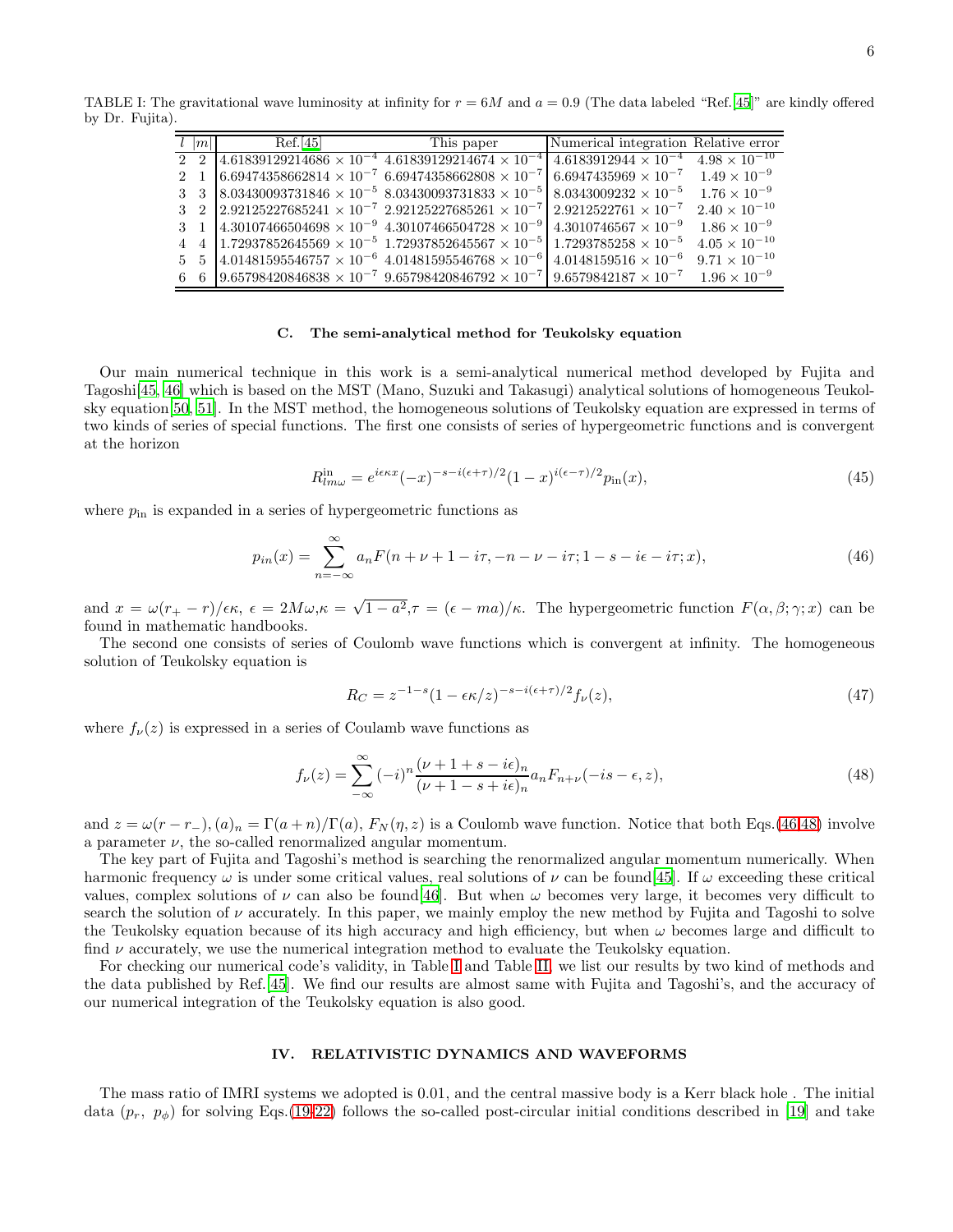TABLE II: The gravitational wave luminosity at horizon for  $r = 6M$  and  $a = 0.9$  (The data labeled "Ref.[\[45\]](#page-10-13)" are kindly offered by Dr. Fujita).

<span id="page-6-0"></span>

|       | m           | Ref.[45]                                       | This paper                                                          | Numerical integration Relative error                            |                       |
|-------|-------------|------------------------------------------------|---------------------------------------------------------------------|-----------------------------------------------------------------|-----------------------|
|       | $2\quad 2$  | $-3.98206695526010 \times 10^{-6}$             | $-3.98206695525998 \times 10^{-6}$                                  | $-3.98206\overline{68046} \times 10^{-6}$ $3.77 \times 10^{-8}$ |                       |
| $2-1$ |             | $-7.10533640284950 \times 10^{-8}$             | $-7.10533640284937 \times 10^{-8}$                                  | $-7.1053351261 \times 10^{-8}$                                  | $1.79 \times 10^{-7}$ |
|       | 3 3         | $-1.17015834099274 \times 10^{-7}$             | $-1.17015834099273 \times 10^{-7}$                                  | $-1.1701585797\times10^{-7}$                                    | $2.05 \times 10^{-7}$ |
|       | $3\quad2$   | $\vert -2.54494163085054 \times 10^{-9} \vert$ | $-2.54494163085075 \times 10^{-9}$                                  | $-2.5449398939 \times 10^{-9}$                                  | $6.68 \times 10^{-7}$ |
|       | $3 \quad 1$ | $-1.41731814300288 \times 10^{-10}$            | $-1.41731814300298 \times 10^{-10}$                                 | $-1.4173182794 \times 10^{-10}$                                 | $9.86 \times 10^{-8}$ |
|       | $4\quad 4$  | $-4.26087026755638\times10^{-9}$               | $-4.26087026755628\times10^{-9}$                                    | $-4.2608720408 \times 10^{-9}$                                  | $3.99 \times 10^{-7}$ |
|       | 5 5         | $-1.66087471582563 \times 10^{-10}$            | $-1.66087471582562\times 10^{-10}$                                  | $-1.6608748796 \times 10^{-10}$                                 | $9.64 \times 10^{-8}$ |
|       |             | 6 6 $-6.66108480342866 \times 10^{-12}$        | $-6.66108480342902 \times 10^{-12}$ $-6.6610834965 \times 10^{-12}$ |                                                                 | $4.80 \times 10^{-7}$ |

limit  $\nu \to 0$ ,

$$
p_{\phi} = L_z,\tag{49}
$$

$$
p_r = -\left[\frac{\hat{\mathcal{F}}}{dL_z/dr}\right] \dot{t} \Sigma / \Delta. \tag{50}
$$

We should point out here that usually we do not take the limit  $\nu \to 0$  (which was used in Refs.[\[33](#page-10-1)[–35\]](#page-10-2)) during the dynamical evolution; instead, we use the full EOB dynamics described in Eqs.[\(19](#page-2-2)[-22\)](#page-2-1). This makes it so we can contain the first order conservative self-force of the small body in dynamics. We list our numerical algorithm here for clarity:

1. We calculate the quasi-circular data for the small body at time-step  $t_i$ ;

2. Use the orbital frequency from the step 1 to solve the Teukolsky equation in frequency domain by the numerical methods we introduced in Sec.III up to  $l_{\text{max}} = 12$ ;

3. Then get the flux and waveforms (Teukolsky-based) by summing over the multipoles at the time-step  $t_i$ ;

4. Calculate the dynamics of the small body for the time-step  $t_{i+1}$  by solving the EOB dynamics equations [\(19-](#page-2-2)[22\)](#page-2-1); 5. Iterate from the step 1.

The method of modeling back reaction and waveforms based on the Teukolsky equation in frequency domain are quite successful in quasi-periodic inspirals of extreme mass-ratio cases. It is a good standard for checking other methods. For example, in Ref.[\[37\]](#page-10-4), Yunes et al. used the Teukolsky waveforms to construct more accurate EOB waveform models. But while the mass ratio  $\mu/M \sim 10^{-2}$ , the precision of Teukolsky energy fluxes and waveforms would decrease because it is first order perturbation theory and also the subleading terms in the mass-ratio introduce conservative correction is not included in the Teukolsky equation. It is similar in Refs.[\[33](#page-10-1)[–35\]](#page-10-2) where they calculated  $f_{\text{DIN}}$  by the EOB analytical radiation reaction in the  $\nu \to 0$  limit and gravitational waves by the Regge-Wheeler-Zerilli perturbation equation. Anyway, there are several reasons drive us choose the Teukolsky-based flux to replace the EOB analytical one to calculate the radiation reaction in this work. One is that our Teukolsky-based flux does not include any low velocity approximation comparing with the post-Newtonian expanded EOB flux. But we also notice that the  $f_{\text{DIN}}$  based PN resummed waveform extends effectively the PN waveform beyond the slow velocity approximation quite well [\[52\]](#page-10-20). One is that the Teukolsky-based flux can be calculated to arbitrary multipole (but actually because of a computation limit, we compute to  $l_{\text{max}} = 12$ ) against the EOB's maximum  $l = 8$  until now. The last one is that the black hole absorbed term is naturally included in the Teukolsky-based energy flux.

There is also a problem to evolve the plunge orbit inside the Kerr or Schwarzschild ISCO(innermost stable circular orbit) with the adiabatic approximation frequency-domain code. The plunge orbit is unstable and do not have a well-defined frequency spectrum. But as same as the EOB-based evolution of plunge orbit, we can just use the EOB dynamical equation [\(20\)](#page-2-3) to define the orbit frequency and calculate the harmonic frequency in Eq.[\(34\)](#page-4-3). We think this is an alternative way to calculate the energy flux in the Teukolsky frequency-domain frame. And the reliability of this definition of orbital frequency was investigated in [\[35](#page-10-2)]. The key point is that the orbital evolution in this paper is based on the EOB dynamics [\(19-](#page-2-2)[22\)](#page-2-1) but not the adiabatic approximation.

First, we compare the same situation in Fig.1 of Ref.[\[33\]](#page-10-1) by our numerical algorithm with the 5PN resummed  $\hat{f}_{\text{DIN}}$ in [\[34](#page-10-10), [35\]](#page-10-2). For comparison, we take the  $\nu \rightarrow 0$  limit as same as the Eqs.(2-6) of [34]. Our results are showed in Figure [1,](#page-7-0) in which both results are consistently very good at qualitative level. Because of the different methods for getting energy fluxes, our results of orbital dynamics and waveforms are slightly different, with the one by the 5PN resummed back reaction at quantitative level. In details, before ISCO, during the inspiral, both results are almost the same, but in plunge phase, a small but visible dephasing (about 0.16 radian) appears. Of course, this dephasing should be larger if involving more orbit evolution.

Furthermore, to validate our result, we check the "convergence" of the  $l = m = 2$  waveform modulus while  $\nu \to 0$ . The result is displayed in Fig. [2](#page-7-1) and can clearly dedicate that the waveform we calculated has a good convergence. We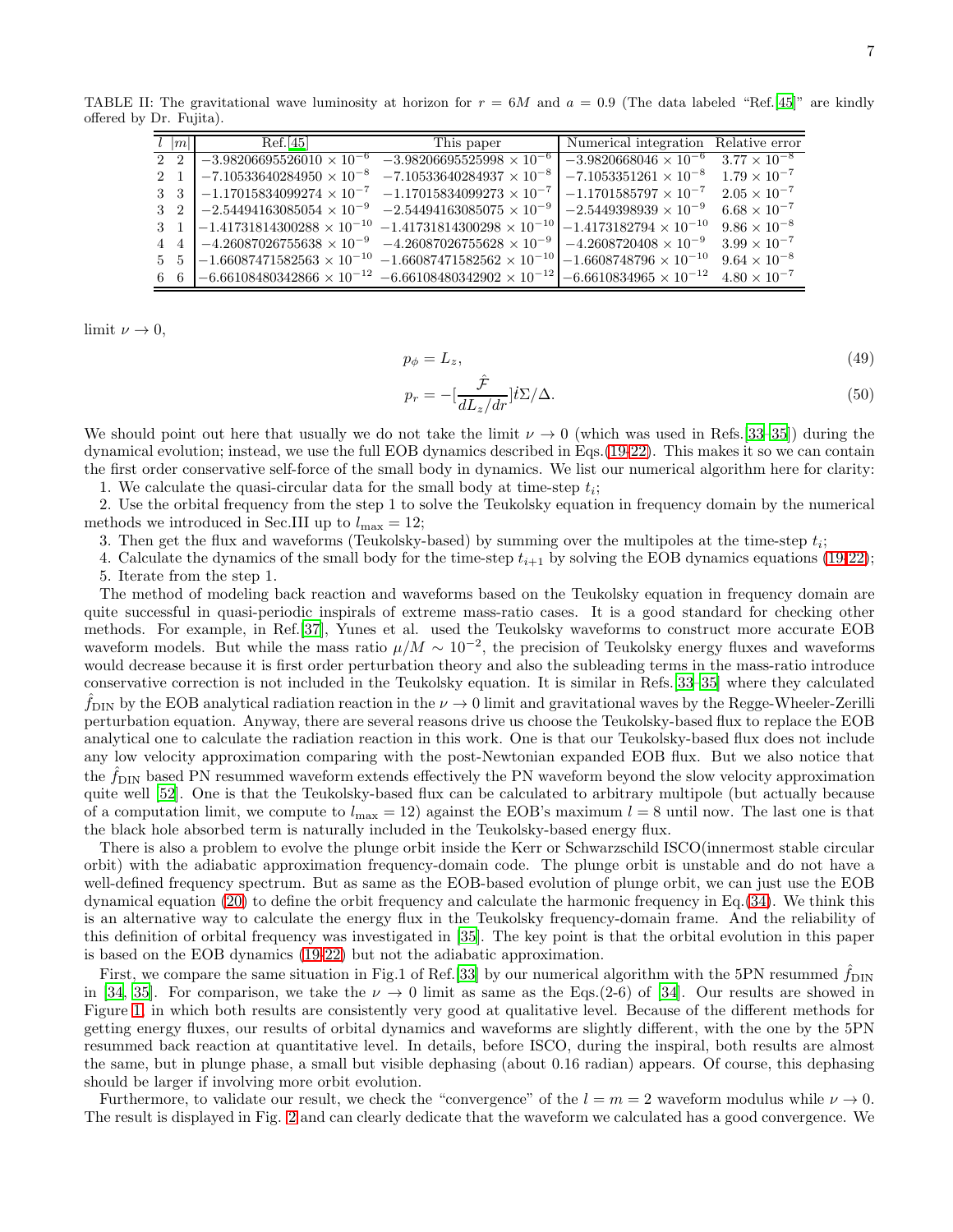

<span id="page-7-0"></span>FIG. 1: Comparison of our method(solid line) with EOB (dashed line, the data are calculated by Dr. Bernuzzi). Left panel: Transition from quasi-circular inspiral orbit to plunge from  $r_0 = 7M$  and  $\nu = 0.01$ . The dashed-dotted line circle is the ISCO at  $r_{\text{ISCO}} = 6M$  and the dotted circle the horizon of black hole; Right panel: Orbital frequency  $\Omega_{\phi}$  versus coordinate time.



<span id="page-7-1"></span>FIG. 2: "Convergence" of the waveform when  $\nu \to 0$  for  $a = 0$ . The values of  $\nu$  are 0.01, 0.001, 0.0001.  $t = 0$  is time for the maximum of the waveform modulus and spatial position is the light ring at  $r = 3M$  for each value of  $\nu$ .

think that this good converging trend, together with the good consistency in Fig. [1](#page-7-0) gives a support to our theoretical idea which combines EOB dynamics with the Teukolsky perturbation method in the intermediate mass-ratio inspiral and plunge.

Now, as an application, we show the orbits of the small object inspiralling into Kerr black holes with different spin:  $a = -0.9, 0.7$ . We use the full EOB dynamics equations [\(19-](#page-2-2)[22\)](#page-2-1) without the  $\nu \rightarrow 0$  approximation. This makes us can contain the conservative mass-ratio corrections. When  $a \neq 0$ ,  $\nu \neq 0$ , it is no possible to write out an analytical expression for the angular momentum. So we use Brent's algorithm[\[53](#page-10-21)] to search  $L_z$  numerically with a relative error less than  $10^{-13}$ . For the Kerr black holes, because of the so-called frame-dragging effect, the radius of ISCO is smaller( $a > 0$ ) or bigger( $a < 0$ ) than the Schwarzschild case. For example, the extreme Kerr black hole,  $a = \pm 1$ , the ISCO locates at  $r = 1M$  and  $r = 9M$ , respectively. And for  $a = 0.7$ ,  $-0.9$ ,  $r_{\text{ISCO}} = 3.39313$ , 8.71735, respectively.

For this reason, when  $a < 0$  (retrograde orbit), the small body plunges faster into the black hole. At the same time, when  $a > 0$  (prograde orbit), the small body spirals more cycles before plunge. These phenomena are clearly displayed in Fig[.3.](#page-8-0)

In addition the waveforms are modified by different values of spin of Kerr black holes. As an example, we show the waveforms of  $a = -0.9$ , 0.7 cases in Figure [4.](#page-8-1) After passing the light ring, based on the analysis in Ref.[\[35](#page-10-2)], the merge actually has started and gone into ringdown phase, the energy flux and waveform cannot be calculated by the frequency-domain method but can be connected by a quasi-normal mode or time-domain Teukolsky solution. For this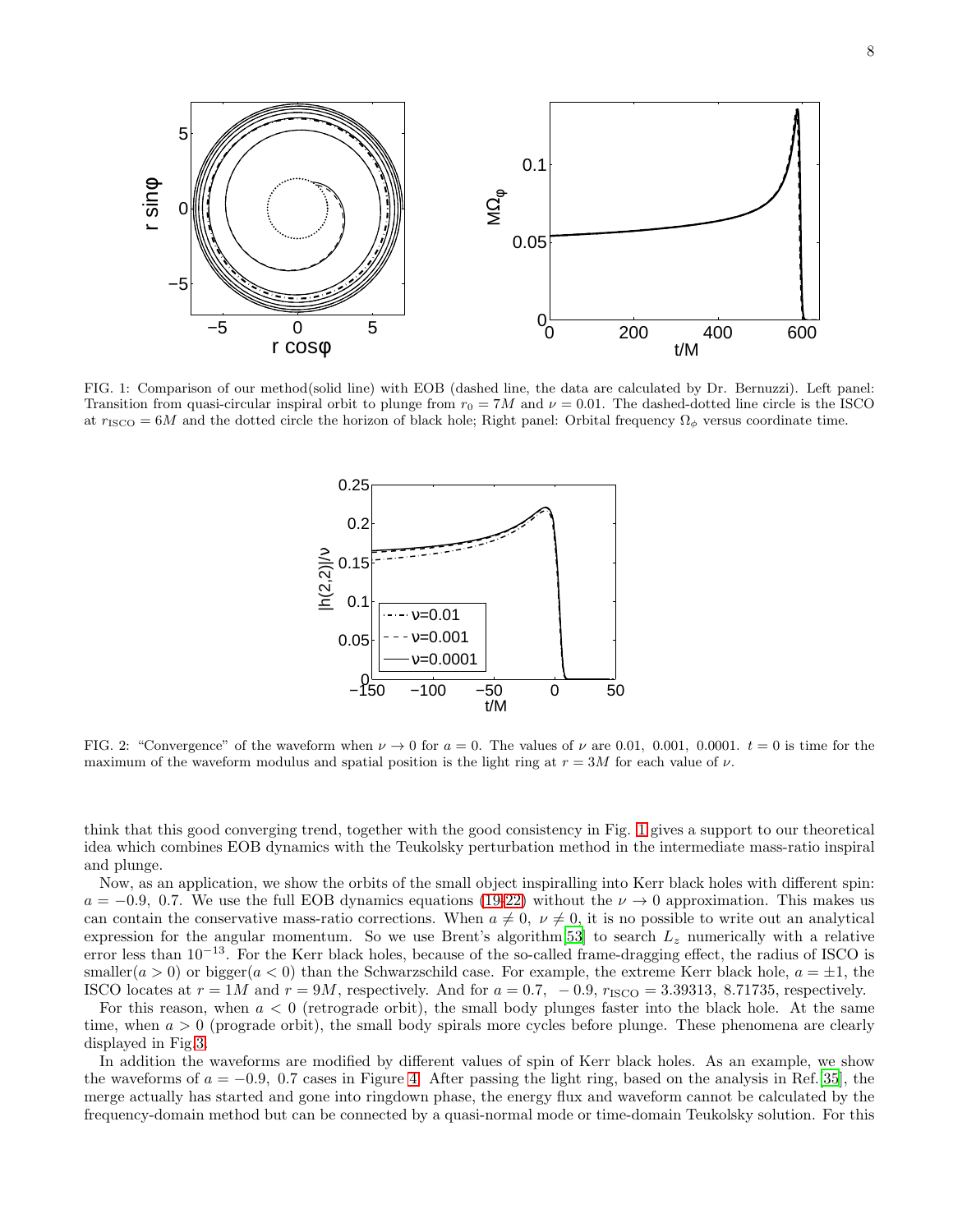

<span id="page-8-0"></span>FIG. 3: Inspiralling and plunge of a small body into a Kerr black hole with mass ratio 0.01. The dashed line represents ISCO and dotted line the light ring. Left panel: retrograde orbit  $a = -0.9$  beginning at  $r = 10M$ ; right panel: retrograde orbit  $a = 0.7$  beginning at  $r = 3.5M$ .



<span id="page-8-1"></span>FIG. 4: GW signal shown through the  $l = m = 2$  mode of + polarization corresponding to the dynamics depicted in Fig[.3.](#page-8-0) The left panel is the retrograde orbit  $a = -0.9$  and the right one retrograde orbit  $a = 0.7$ .

reason, we stop the evolution just after the small object passing the light ring.

#### V. CONCLUSIONS AND DISCUSSION

Previous works on IMRI dynamics through the EOB method are based on approximated analytical waveforms. We propose an alternative method to set the back reaction term for the EOB dynamics via numerically calculated energy flux directly. We have presented our numerical results based on the EOB dynamics and the frequency-domain Teukolsky flux in this paper. This is the first try to use the frequecy-domain Teukolsky frame in the plunge phase of IMRIs by the help of the EOB dynamics. Our results are consistent to the previous results using the analytical energy fluxes of post-Newtonian approximation.

And the results shown here are reasonable. By comparing with the full EOB evolution in deformed Schwarzschild space-time, a quite good coincidence before ISCO gives a support for applying the Teukolsky equation up to mass-ratio 0.01. After ISCO, the plunge stage, a small difference comes out due to two different energy fluxes used.

Since there are few results of post-Newtonian waveforms on elliptic, and even non-equatorial orbits, it's not easy to generalize the previous EOB dynamics works to these systems. In principle, our numerical energy-flux method is not restricted by this. The radial and polar frequencies can be obtained by evolving an "imaginary" geodesic orbit at every step. The "imaginary" geodesic orbit is the solution of Eqs.(19)-(22) but  $\hat{\mathcal{F}} = 0$  in (22). This solution involves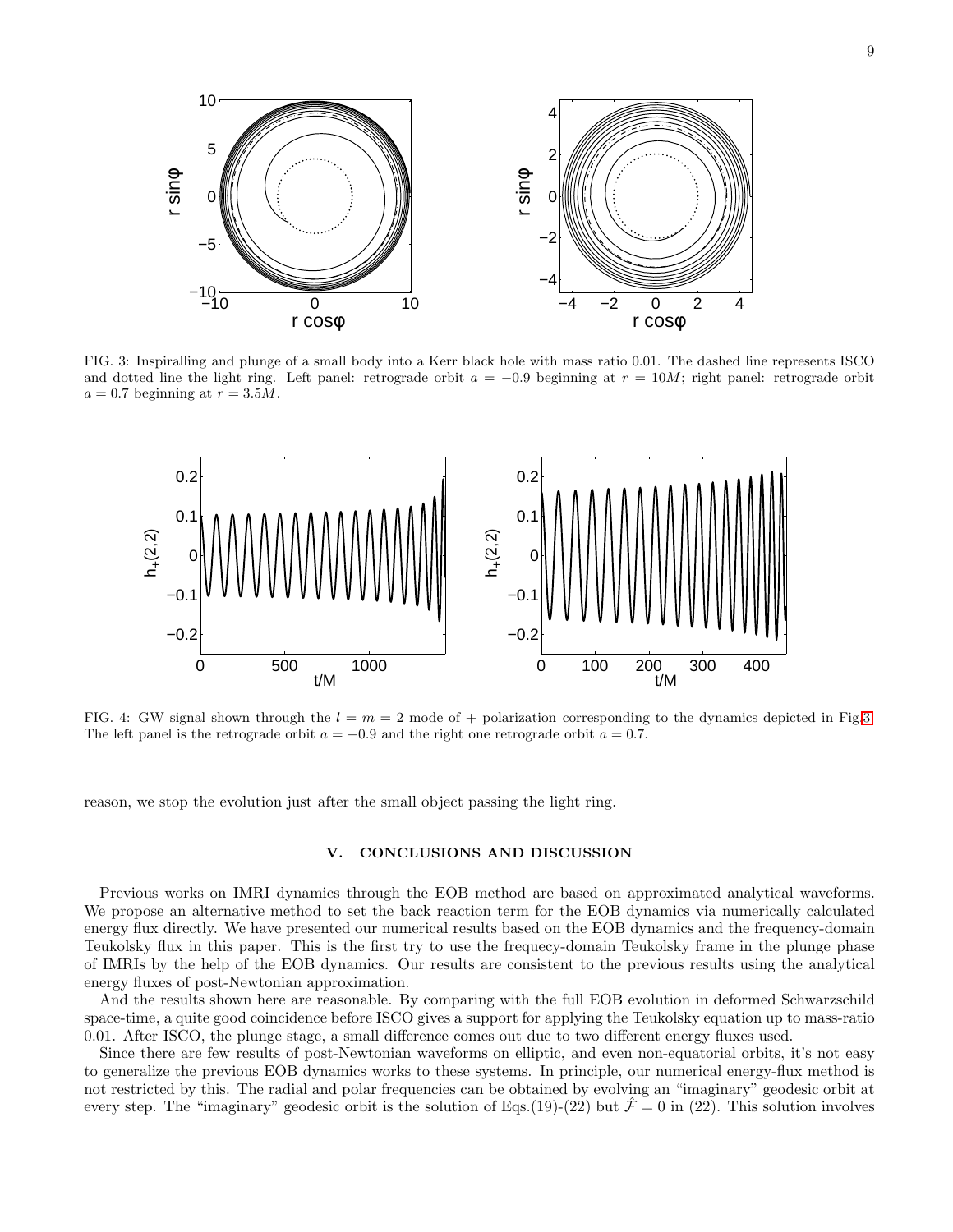ordinary differential equations with only few variables, so the computation time is negligible compared with the total evolution time. Of course, when we try to expand our method to the elliptic, and even non-equatorial orbits, the numerical cost will be more high. However, for EMRIs, there were several works which evolved generic orbits with solving the Teukolsky equation [\[10,](#page-9-12) [12,](#page-9-15) [16,](#page-9-7) [54\]](#page-10-22). For IMRIs, we can afford the numerical cost even for evolving a few tens of orbits. And more, we can generalize our analysis to generic spinning objects moving along generic elliptic, and even non-equatorial orbits. These would be our future works.

The adiabatic approximation works well in inspiral with extreme mass-ratio limit, but is violated in plunge stage. At the same time, the EOB dynamics can be used in both inspiral and plunge evolution. And then the energy fluxes also are calculated by the EOB-PN expanded waveforms usually. In this traditional method, the EOB fluxes are based on the post-Newtonian approximation, and losses accuracy in the high relativistic region. What we do in this paper is, in the EOB dynamics frame, use the Teukolsky-based energy fluxes and waveforms to replace the EOB ones. In other words, we adopt the frequency-domain Teukolsky-based energy fluxes and waveforms but abandon the adiabatic approximation; we employ the EOB dynamics to evolve the binary systems but do not use the EOB energy fluxes for back reaction.

This EOB plus Teukolsky frame we develop in this work can provide an alternative way to research the gravitational waves from IMRIs. The dynamical evolution and waveforms for several different spinning black holes are given in the above sections. But more detailed analysis about this EOB plus Teukolsky frame should be done farther in future, when more interesting results can be obtained.

#### Acknowledgments

We thank Dr. R. Fujita and Dr. S. Bernuzzi for valuable discussions. Z. Cao was supported by the NSFC (No. 10731080 and No. 11005149).

- <span id="page-9-0"></span>[1] D. A. Brown, J. Brink, H. Fang, J.R. Gair, C. Li, G. Lovelace, I. Mandel, and K.S. Thorne, Phys. Rev. Lett. 99, 201102 (2007).
- <span id="page-9-1"></span>[2] C.O. Lousto, and Y. Zlochower, Phys. Rev. Lett. 106, 041101 (2011).
- <span id="page-9-2"></span>[3] T. Regge, and J. Wheeler, Phys. Rev. 108, 1063 (1957).
- <span id="page-9-3"></span>[4] F.J. Zerilli, Phys. Rev. D 2, 2141 (1970).
- <span id="page-9-4"></span>[5] S.A. Teukolsky, Astrophy. J. 185, 635 (1973)
- <span id="page-9-5"></span>[6] S.A. Teukolsky, and W.H. Press, Astrophy. J. 193, 443 (1974).
- <span id="page-9-6"></span>[7] E. Poisson, Phys. Rev. D 47, 1497 (1993)
- [8] C. Cutler, D. Kennefick, and E. Poisson, Phys. Rev. D 50, 3816 (1994).
- [9] M. Shibata, Phys. Rev. D 50, 6297 (1994).
- <span id="page-9-12"></span>[10] S.A. Hughes, Phys. Rev. D 61, 084004 (2000)
- [11] S.A. Hughes, Phys. Rev. D 64, 064004 (2001)
- <span id="page-9-15"></span>[12] K. Glampedakis and D. Kennefick, Phys. Rev. D 66, 044002 (2002).
- [13] S. A. Hughes, S. Drasco, E.E. Flanagan, and J. Franklin, Phys. Rev. Lett. 94, 221101 (2005).
- <span id="page-9-13"></span>[14] S. Drasco and S. A. Hughes, Phys. Rev. D 73, 024027 (2006).
- [15] T. Hinderer and É.É. Flanagan, Phys. Rev. D 78, 064028 (2008).
- <span id="page-9-7"></span>[16] R. Fujita, W. Hikida and H. Tagoshi, Prog. Theor. Phys. 121, 843 (2009).
- <span id="page-9-8"></span>[17] A. Buonanno, and T. Damour, Phys. Rev. D 59, 084006 (1999).
- <span id="page-9-11"></span>[18] A. Buonanno, and T. Damour, Phys. Rev. D 62, 064015 (2000).
- <span id="page-9-14"></span>[19] T. Damour, P. Jaranowski, and G. Schafer, Phys. Rev. D 62, 084011 (2000).
- [20] T. Damour, Phys. Rev. D 64, 124013 (2001).
- [21] A. Buonanno, Y. Chen, and T. Damour, Phys. Rev. D 74, 104005 (2006).
- [22] T. Damour, and A. Nagar, [arXiv:0906.1769.](http://arxiv.org/abs/0906.1769)
- <span id="page-9-9"></span>[23] Y. Pan, A. Buonanno, R. Fujita, E. Racine, and H. Tagoshi, Phys. Rev. D 83, 064003 (2011)
- <span id="page-9-10"></span>[24] A. Buonanno, Y. Pan, J.G. Baker, J. Centrella, B.J. Kelly, S.T. McWilliams, and J.R. van Meter, Phys. Rev. D 76, 104049 (2007).
- [25] T. Damour, A. Nagar, Phys. Rev. D 77, 024043 (2008).
- [26] T. Damour, A. Nagar, E.N. Dorband, D. Pollney, and L. Rezzolla, Phys. Rev. D 77, 084017 (2008).
- [27] T. Damour, A. Nagar, M. Hannam, S. Husa, and B. Brugmann, Phys. Rev. D 78, 044039 (2008).
- [28] M. Boyle, A. Buonanno, L.E. Kidder, A.H. Mroué, Y. Pan, H.P. Pfeiffer, and M.A. Scheel, Phys. Rev. D 78, 104020 (2008).
- [29] A. Buonanno, Y. Pan, H.P. Pfeiffer, M.A. Scheel, L.T. Buchman, and L.E. Kidder, Phys. Rev. D 79, 124028 (2009).
- [30] T. Damour, A. Nagar, Phys. Rev. D 79, 081503 (2009).
- [31] Y. Pan, A. Buonanno, L.T. Buchman, T. Chu, L.E. Kidder, H.P. Pfeiffer, and M.A. Scheel, Phys. Rev. D 81, 084041 (2010)